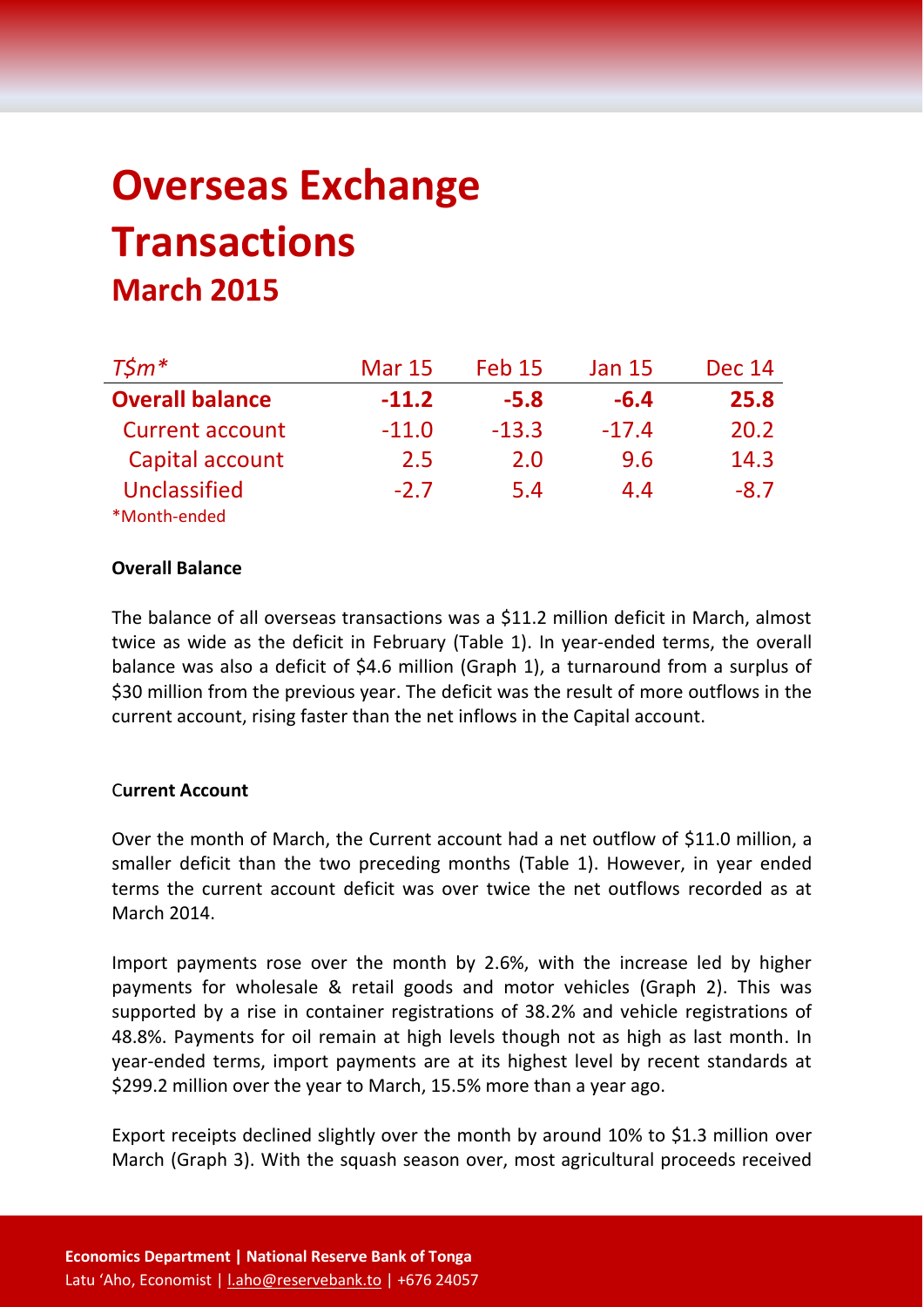were mainly for kava, vanilla and coconuts. The return for the export of fish and other marines were promising, with around \$0.6 million received in March alone, around double the monthly average of the past year. In year ended terms, exports performed slightly better than over a year ago.

Travel receipts climbed steadily by 7.5% over March and is supported by air arrivals data from the Air Terminal Services (ATS) (Graph 4). In year-ended terms travel receipts remain lower than that of last year by around 28%. However, the recent announcement of international flights from Fiji to Vava'u should have a positive impact on tourist numbers and travel receipts.

Remittances performed well over March, rising by 8.8% (Graph 5). This figure is expected to pick up in the next few months with Tongans abroad likely to remit money to assist in upcoming festivities such as church conferences and the King's coronation. In year-ended terms, remittances rose by around 5% to \$223.3 million, the highest on record.

## **Capital Account and Unclassified Transactions**

Over the month, the capital account was in surplus of \$2.5 million, approximately 25% more than over Febuary 2015. This figure would have been higher had it not been for official outflows such as repayments of interest on the loan to China. The next repayment is scheduled for September 2015. This surplus was a result of a rise in both official and private receipts (Graphs 6 &7). The rise in official receipts was largely to support on-going projects such as the Tongan Aviation & Transport Consolidation projects.

The balance of unclassified transactions was a net outflow of \$2.7 million over March. Over the year to March 2015, unclassified transactions amounted to a net outflow of \$10.0 million.

## **Foreign Reserves**

The Gross official foreign reserves amounted to \$270.2 million over March (Graph 8), a decline of around 4% from February 2015. Nevertheless, the level of Foreign reserves are sufficient to cover 7.8 months of imports, well above the 3-4 months range target. Looking forward, the level of foreign reserves is expected to pick up in June from aid in the form of budget support from donor partners.. Although delays to the inflow of these funds will pose a risk to the outlook, the level of foreign reserves is likely to remain comfortably above the minimum range.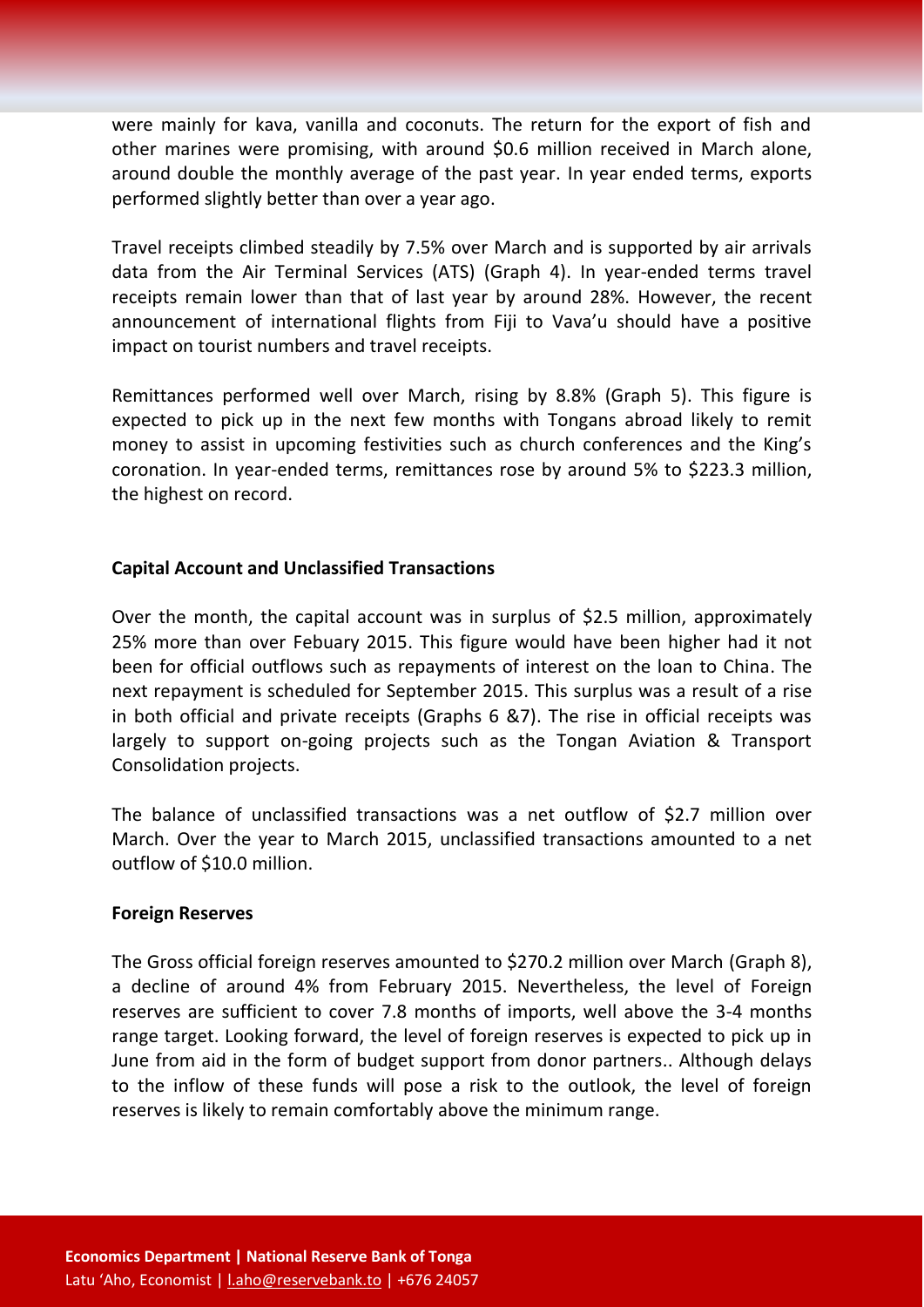#### Table 1:

|                   |                    | $\mathcal{L}$ LOT IMMINIS |          |                   |          |
|-------------------|--------------------|---------------------------|----------|-------------------|----------|
|                   | <b>Month ended</b> |                           |          | <b>Year-ended</b> |          |
|                   | <b>Mar-15</b>      | $Feb-15$                  | $Jan-15$ | $Mar-15$          | Mar-14   |
| Overall balance   | $-11.2$            | $-5.8$                    | $-6.4$   | $-4.6$            | 30.0     |
| Current account   | $-11.0$            | $-13.3$                   | $-17.4$  | $-82.3$           | $-35.3$  |
| Merchandise trade | $-24.9$            | $-24.1$                   | $-30.0$  | $-283.9$          | $-243.8$ |
| <b>Services</b>   | $-2.3$             | $-0.1$                    | $-4.2$   | $-21.2$           | 6.1      |
| Investment        | $-0.8$             | $-0.8$                    | 1.7      | 13.7              | 5.5      |
| <b>Transfers</b>  | 17.0               | 11.7                      | 15.0     | 209.0             | 196.9    |
| Official          | 3.8                | 2.7                       | 1.4      | 33.9              | 20.0     |
| Private           | 13.2               | 9.0                       | 13.6     | 175.1             | 176.9    |
| Capital account   | 2.5                | 2.0                       | 9.6      | 87.7              | 97.2     |
| Unclassified      | $-2.7$             | 5.4                       | 1.4      | $-10.0$           | $-31.8$  |

#### **Overseas Exchange Transactions** \$TOP millions

Sources: Banking system; Foreign exchange dealers; NRBT





Sources: Banking system; Foreign exchange dealers; NRBT